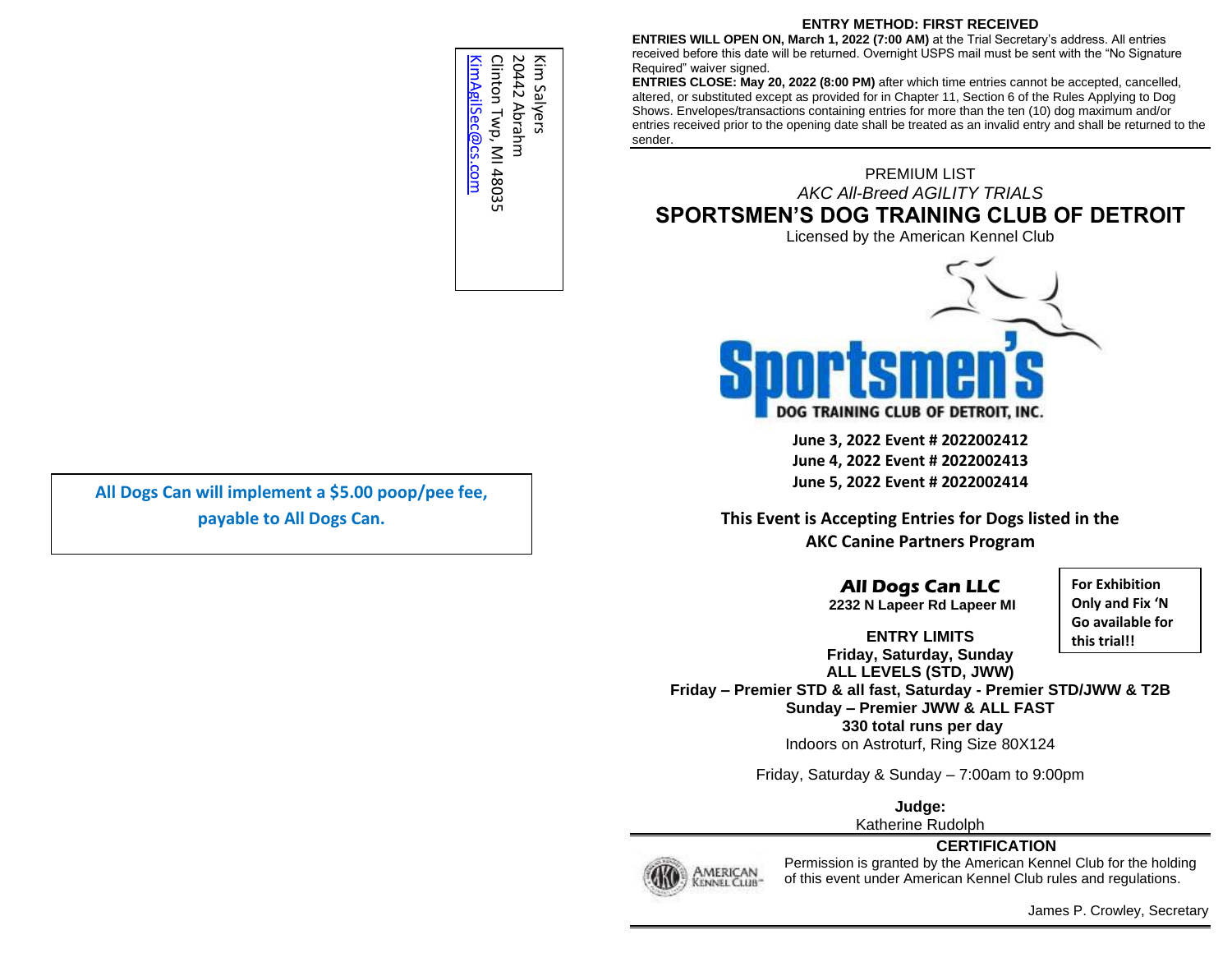# **OFFICERS OF SPORTSMEN'S DOG TRAINING CLUB OF DETROIT**

| Secretary316 Lester Ct., Detroit, MI 482021640Dorthea Burton |  |
|--------------------------------------------------------------|--|
|                                                              |  |

| <b>TRIAL CHAIRPERSON</b>   | <b>TRIAL SECRETARY</b> |
|----------------------------|------------------------|
| Cathi Winkles              | Kim Salyers            |
| 1860 Marie Circle          | 20442 Abrahm           |
| Bloomfield Hills, MI 48302 | Clinton Twp, MI 48035  |
| 248-225-1090               | 586-703-0391           |
| cwinkles@cwinkles.com      | KimAgilSec@cs.com      |

#### **TRIAL COMMITTEE**

Dorothy Marble, Ruth Tazelaar, Leslie Keys, Jessica Reddmann, Diane Pierfelice, Virginia Smith, Kate Parcells, Cathi Winkles and any club members in attendance

#### **JUDGE**

Katherine Rudolph #94043 5715 380<sup>TH</sup> Ave Burlington, WI 53105-8845 Fri, Sat & Sun: All Classes – All Levels

#### **EMERGENCY & MEDICAL INFORMATION Veterinarians on CALL Arborview Veterinary Clinic**

**810-664-7240**

# **EMERGENCY SERVICES**

Fire/Ambulance/Police Lapeer Michigan

# **911**

# **HOTEL INFORMATION**

Please verify pet policy and fees with hotel.

Holiday Inn Express 927 Demille Blvd Lapeer, MI 810-245-7700 Ask for ADC Discount which should be \$99 Best Western 770 West St Lapeer, MI 810-667-9444 Ask for ADC discount

Comfort Inn 10082 Lapeer Blvd Davison, MI 810-658-2700

Charm Lake Inn 157 Oglethorpe Dr Lapeer, Mi 48446 810‐441‐8803 One room sleeps 6 and another sleeps 2 with dogs

# **Campgrounds**

Water Tower Park 1552 N.Main Lapeer 810-664-4296 Hilltop Campground 1260 Piper Drive Lapeer 810-664-

#### **CLASSES OFFERED & JUDGING TIMES FRIDAY, SATURDAY & SUNDAY JUDGING BEGINS AT 8:00 AM**

**Classes offered – Class order to be determined: Friday: Premier STD, EX/Master STD, Open STD, Novice STD, FAST, EX/Master JWW, Open JWW, NoviceJWW Saturday: Premier JWW, EX/Master JWW, Open JWW, Novice JWW, Time2Beat, Premier STD, EX/Master STD, Open STD, Novice STD Sunday: FAST, Ex/Master Std, Open Std, Novice Std, Premier JWW, EX/Master JWW. Open JWW, Novice JWW**

| Jump Height | <b>Regular Classes</b>                   | <b>Preferred Class</b>             |
|-------------|------------------------------------------|------------------------------------|
| 4"          | N/A                                      | Dogs 11 in. & under at the withers |
| 8"          | Dogs 11 in. & under at the<br>withers    | Dogs 14 in. & under at the withers |
| 12"         | Dogs 14 in. & under at the<br>withers    | Dogs 18 in. & under at the withers |
| 16"         | Dogs 18 in. & under at the<br>withers    | Dogs 22 in. & under at the withers |
| 20"         | Dogs 22 in. & under at the<br>withers    | Dogs over 22" at the withers       |
| 24"         | Dogs over 22" at the withers             | N/A                                |
| 24C"        | May be entered at Owner(s)<br>discretion | N/A                                |

**Effective January 1, 2010, exhibitors are no longer required to provide proof to Trial Secretaries that their dog has a valid jump height card as part of the check-in process. Furthermore, this change eliminates the need for a copy of the jump height card to be submitted with an entry form. Dogs without a valid Jump Height Card/Form may still compete; but they must be measured/wicketed by the Judge of Record PRIOR to running in their class and this measurement will be valid for that weekend of trials only. The exception to this requirement is a dog entered in the 24" height division. However, if a Volunteer Measuring Official (VMO) or an Agility Field Rep is present; ALL dogs without a valid Jump Height Card/Form must be measured at some time during the trial or cluster of trials. This does not preclude having the dog wicketed by the Judge of Record if the VMO or Rep is not available to measure the dog before its first run of the trial or cluster of trials. It is the exhibitor's responsibility to have their dog measured prior to running and failure to do so will result in the cancellation of any qualifying scores**

## **DOGS ELIGIBLE TO ENTER**

This trial is open to all dogs over the age of 15 months that are registered with the American Kennel Club or are registerable breeds that have obtained an AKC PAL/ILP number. Dogs should be physically sound. Dogs that are blind or deaf shall not be eligible, and neither are bitches in season, aggressive dogs, or dogs suffering from any deformity, injury, or illness which may affect the dog's physical or mental performance. No dog shall compete if it is taped or bandaged in any way or has anything attached to it for medical purposes. Refer to Chapter 2 of the Registration and Discipline Rules for the listing of registerable breeds that may participate. Puppies under six months of age are strictly prohibited from the trial grounds.

All exhibitors should obtain a copy of the Regulations for Agility Trials by contacting the American Kennel Club, 8051 Arco Corporate Drive, Suite 100, Raleigh, NC 27617-3390, by phone (919) 233-9767, by email a[t info@akc.org,](mailto:info@akc.org) or on their website a[t www.akc.org](http://www.akc.org/)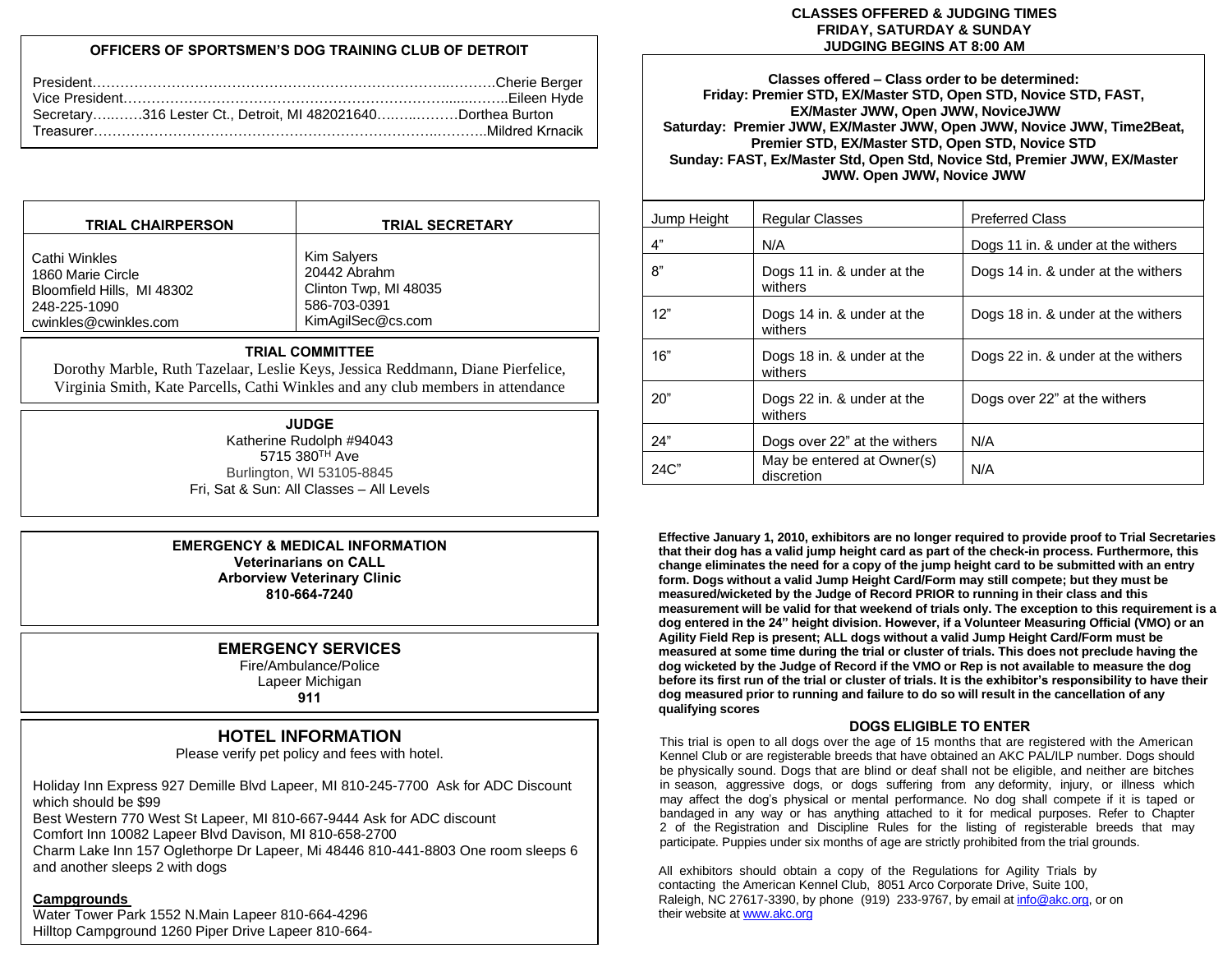#### **OBSTACLES AND RING CONDITIONS**

Obstacles will meet the specifications for obstacles in the current edition of the Regulations for Agility Trials. All classes will take place indoors on astroturf. Ring size will be 80'x124''.

#### **ENTRY FEES PER DAY**

| First entry of each dog (includes a \$3.50 AKC recording fee)\$20.00 (US)        |  |
|----------------------------------------------------------------------------------|--|
| Second entry of same dog (includes a \$3.00 AKC recording fee) \$18.00 (US)      |  |
| Third entry of same dog (includes a \$3.00 AKC recording fee) \$15.00 (US)       |  |
| Fourth/Fifth entry of same dog (includes a \$3.00 AKC recording fee)\$15.00 (US) |  |

If you would like to know the status of your entry prior to the issuance of the judging schedule upon closing, please enclose a legible email address on your entry.. E-mail confirmations will be sent to those listing a legible e-mail address on the entry form.

**Mail entry forms and fees to:** Kim Salyers 20442 Abrahm Clinton Township, MI 48035. Make checks payable to Sportsmen's DTC, in US funds. No entries will be accepted by phone, fax, email, or hand delivery. USPS Express mail entries must include the signature waiver allowing them to be left at the secretary's address. Inquiries may be directed to Kim Salyers at [KimAgilSec@cs.com](mailto:KimAgilSec@cs.com) and no entry shall be accepted which specifies any conditions as to its acceptance.

**Illegible entries** will not be processed and will be returned to the exhibitor. **Returned checks** do not constitute a valid entry and the Trial Secretary will add a \$35 collection fee to the amount of each returned check

Overpayments of \$5.00 or less will be considered a donation to the club.

#### **COURSE WALK-THROUGHS AND WARM-UP INFORMATION**

Handlers in all classes are permitted to walk the course, without a dog, during a walk-through period held prior to the start of the class. The walk-through is restricted to handlers entered in that class only. Handlers with multiple dogs, at events with multiple rings may request to walk with a height group other than the one their dog is entered in if a conflict is imminent.

A warm-up area, consisting of a regulation agility jump, may be provided for exhibitors. The warm-up area is to be used exclusively for warming up the dog and not for training or relieving of the dog.

#### **RIBBONS, AWARDS, AND PRIZES**

Ribbons will be awarded in each jump height division in each class as follows:

A MACH/PACH/PAX rosette and decorated MACH/PACH bar will be awarded to all dog and handler teams that attain their MACH, PACH or PAX Title.

#### **SAFETY, BEHAVIOR and LIABILITY**

**The safety of the dog** is our primary concern. By entering this trial, exhibitors acknowledge that they are familiar with the rules and regulations of this sport, and that their dogs are familiar with and able to perform all obstacles safely. It is expressly understood that exhibitors alone are responsible for the behavior of their dogs and/or children. Any exhibitor whose dogs and/or children create an unnecessary disturbance or repeatedly engage in unsafe or disruptive behavior may, at the discretion of the trial committee, be asked to leave the show site. In such case, no refund of any fees paid will be made. The Sportsmen's Dog Training Club of Detroit and its agents, employees, etc., will assume no responsibilities for any loss, damage or injury sustained by exhibitors or handlers, or to any of their dogs or property and further assumes no responsibility for injury to children. The **Sportsmen's Dog Training Club of Detroit** reserves the right to decline entries for cause and may remove any dog on account of aggression. No one shall have any recourse or claim against the **Sportsmen's Dog Training Club of Detroit** or any official thereof. **All dogs must be on leash** at all times when on trial grounds except when in the designated warm-up area or competing on the course. You will be required to show an exit/entrance pass each time you leave the building with your dog. **Only dogs entered** in the trial will be allowed in the building. Exhibitors should follow their veterinarian's recommendation to assure their dogs are free of internal and external parasites, any communicable diseases, and have appropriate vaccinations.

#### **REFUNDS**

**No entry fee** will be refunded if the trial cannot open or be completed by reason of riots, civil disturbances, fire, an act of God, public emergency, act of a public enemy, or any other cause beyond the control of the organizing committee. No entry fee will be refunded in the event a dog is absent, disqualified, excused, or barred from competition by the action of the Trial Committee.

**Bitches in season** will be refunded the entry fee less \$6.00 per dog, per class, per day. Written certification from a Veterinarian on their official letterhead must be in the hands of the trial secretary at least 24 hours prior to that day(s) event. No other refunds will be given.

#### **RINGSIDE**

**Dogs may arrive** any time prior to judging, if a valid copy of their jump height card was sent with their entry. Otherwise, they must be available for measuring prior to the start of their class. All dogs not needed for further judging will be excused.

**Judges are not required** to wait for dogs. The Owner of each dog is solely responsible for having it ready at ringside when it is to be judged. The Club has no responsibility for providing service through a public address system or stewards or runners for the purpose of calling or locating dogs that are not brought into the ring when required.

**This club does not agree to arbitrate claims as set forth on the Official AKC Entry Form for this event.**

#### **NOTICE TO EXHIBITORS**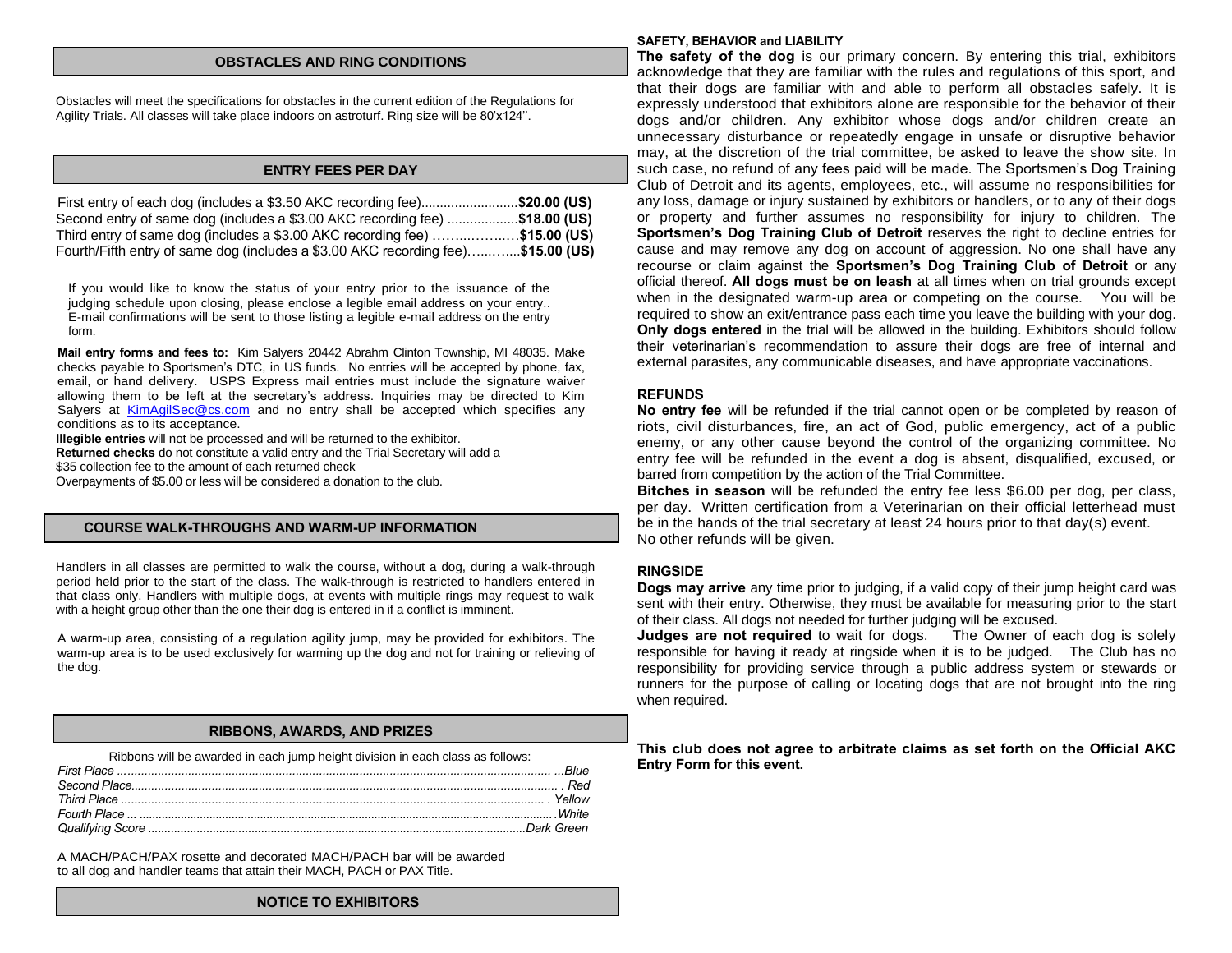# **NEW CHANGES EFFECTIVE January 1, 2020**

#### • A judge must monitor the entire run. Judges can stop a run at any time

#### **Class Changes Effective January 1, 2020**

Entering a Mixture of Regular and Preferred Classes Within the Same Trial Weekend – Multiple Jump Heights Within the Same Trial Day

Effective January 1, 2020, exhibitors may enter a mixture of both Regular and Preferred classes on the same trial day and/or during a trial weekend. Any mixture of Regular and Preferred classes is allowed. Please note that if a dog qualifies in Regular Master Standard and Preferred Master JWW (or vice versa) on the same trial day, then NO Double Q shall be earned toward either the MACH or PACH title. The Double Q still requires that Standard Agility and Jumpers With Weaves be either both Regular OR both Preferred on the same trial day.

Additionally, within the same Regular or Preferred classes, a dog may now be entered in multiple jump heights within the same trial day. For example, the same dog may now be entered in 20-inch Master STD/JWW while also entered in 24C-inch Premier STD/JWW on the same trial day.

**A separate entry form must be submitted when the same dog is being entered in a mixture of Regular and Preferred and/or different jump heights within the same trial weekend thereby clearly indicating which class(es) and/or jump heights belong together for each trial day of the weekend**.

#### **Entering For Exhibition Only (**FEO)

As of January 1, 2020, For Exhibition Only may be offered at the option of the host club. FEO will be offered on a one-year pilot basis in order to give AKC time to evaluate its impact. FEO will allow exhibitors to work with their dogs in a trial environment**. FEO is only allowed in the Time 2 Beat and FAST classes**. FEO will be of value to new exhibitors or exhibitors that are having difficulty with a specific obstacle and/or ring environment. Competitors must enter in T2B and/or FAST. Participation in FEO is non-qualifying.

• FEO runs are treated as trial entries. The exhibitor must enter the class(es) (T2B and/or FAST) prior to the closing date, pay class entry fee(s) and the Trial Secretary must record the entry in the Trial Catalog as part of the results for that class. FEO does not need to be noted on the entry form; the handler will declare the day of the show.

• Dogs may be entered in any jump height for FEO runs. If entered in an ineligible jump height, the team is committed to FEO for that run and must declare FEO on the start line. Day of show jump height changes are not allowed.

• Dogs may be entered in any level of FAST (Novice, Open, Excellent, Master). If the dog is not eligible for the level entered, the team is committed to FEO for that run and must declare FEO on the start line. Day of show level changes are not allowed.

• The exhibitor must declare FEO in the ring prior to leading out. FEO may be declared earlier (ex. when checking in at the gate board).

- Toys are allowed in the ring
- o Toys must be non-audible
- o Toys may not leave the handler's hand
- o Toys that roll freely cannot be used
- Food/treats are not allowed in the ring

• FEO should be utilized for the benefit of the dog and not as a punitive correction. Harsh verbal and /or physical corrections shall not be tolerated. Any determination of harshness by the judge shall be immediately whistled and the handler will be dismissed from the ring.

#### **Fix and Go On (FNG)**

As of January 1, 2020, Fix and Go On will be offered on a one-year pilot basis in order to give AKC time to evaluate its impact. FNG allows exhibitors to immediately reattempt an obstacle at any time while on course when the dog's performance of an obstacle is not to their expectation. This allows the dog to successfully complete the obstacle then finish the course or leave the ring on a positive note. Using FNG will result in a non-qualifying score.

*Fix and Go On is not pre-entered; rather, it occurs during the course of the run.*

# **For Exhibition Only and Fix 'N Go available for this trial!!**

**All Dogs Can will implement a \$5.00 poop/pee fee, payable to All Dogs Can.**

**A waterproof tarp must be placed under your crate/chair.**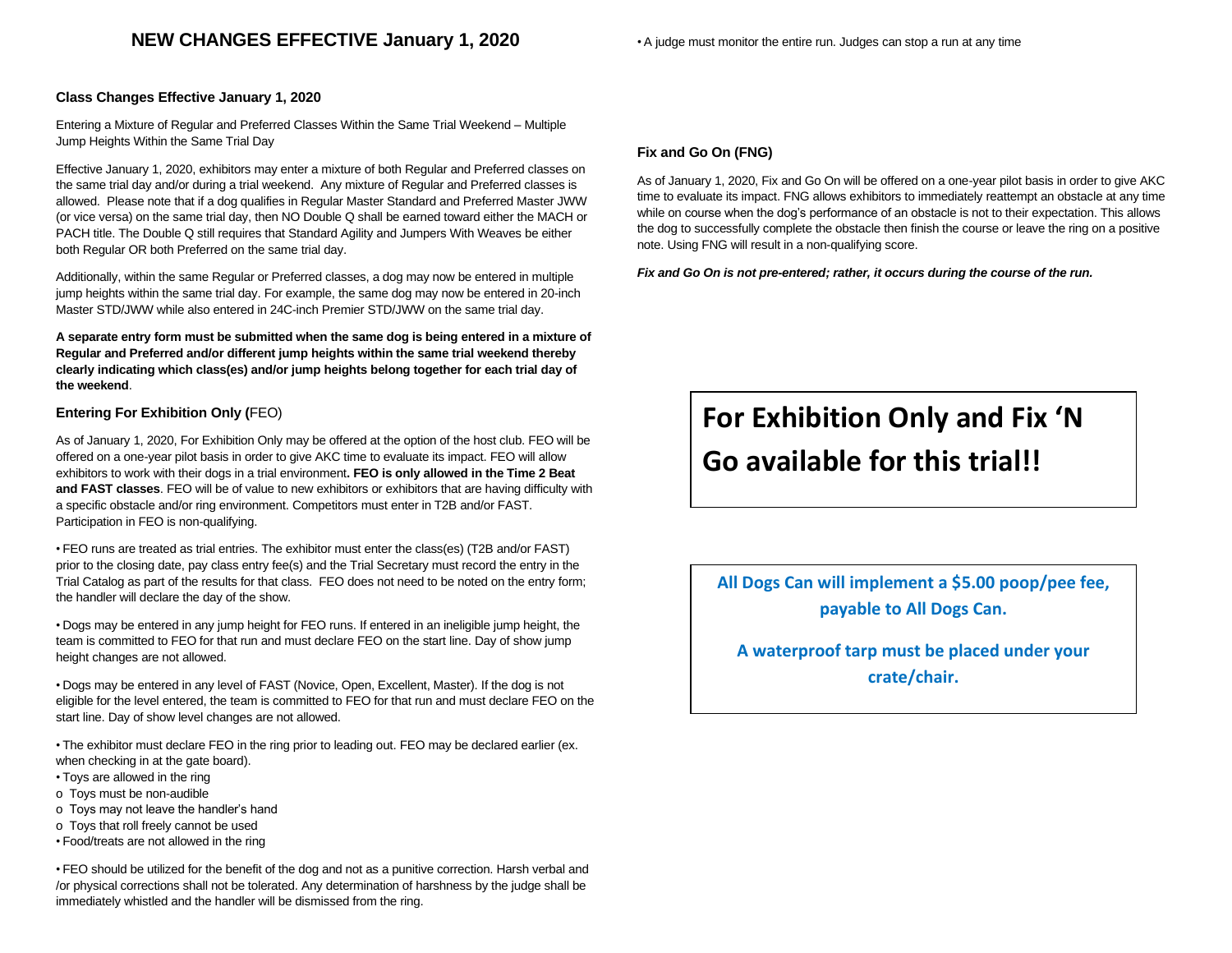

# Sportsmen's Dog Training Club of Detroit

Opens: March 1, 2022 ● Closes: May 20, 2020

| Day 1: June 3, 2022 | $\Box$ STD | $\Box$ JWW | $\vert$ $\Box$ Premier STD        | $\Box$ FAST             |
|---------------------|------------|------------|-----------------------------------|-------------------------|
| Day 2: June 4, 2022 | $\Box$ STD | $\Box$ JWW | $\Box$ Premier STD<br>Premier JWW | $\Box$ T <sub>2</sub> B |
| Day 3: June 5, 2022 | $\Box$ STD | $\Box$ JWW | $\Box$ Premier JWW                | $\Box$ FAST             |

Daily Entry Fee: 1<sup>st</sup> run \$20, 2<sup>nd</sup> run \$18, 3<sup>rd</sup> run \$15, 4<sup>th</sup> /5th run \$15 per dog, per day Make checks payable to: SDTC Mail to Kim Salyers 20442 Abrahm Clinton Twp MI 48035

## **IMPORTANT: Carefully read instructions before filling out! ENTRY FEE ENCLOSED \$\_\_\_\_\_\_\_\_\_\_\_\_\_\_\_\_\_\_\_\_\_\_\_\_\_\_**

# Choose Either Regular OR Preferred Classes

*Circle one jump height, and circle class selections :: Only one selection per class (STD, JWW, FAST, T2B)*

| <b>REGULAR Classes</b>                            | <b>PREFERRED Classes</b>                        |  |
|---------------------------------------------------|-------------------------------------------------|--|
| 8"<br>16"<br>$24C$ "<br><b>20"</b><br>24"<br>12"  | 16"<br>12"<br>4"<br>8"<br>20"                   |  |
| STD: Nov A Nov B<br>Master<br>Open<br>Exc         | <b>STD: NovP OpenP ExcP</b><br>MasterP          |  |
| <b>JWW:</b> Nov A Nov B<br>Exc<br>Master<br>Open  | <b>JWW: NovP OpenP ExcP</b><br>MasterP          |  |
| <b>FAST:</b> Nov A Nov B<br>Exc<br>Master<br>Open | <b>FAST: NovP</b><br>OpenP<br>ExcP<br>MasterP   |  |
| <b>Premier JWW</b><br><b>Premier Standard</b>     | <b>Premier JWWP</b><br><b>Premier StandardP</b> |  |
| T2B<br>T2B:                                       | T2B: T2BP                                       |  |

| <b>SEX</b>     | <b>HEIGHT AT WITHERS</b> |
|----------------|--------------------------|
|                |                          |
| <b>VARIETY</b> | <b>CALL NAME</b>         |
|                |                          |

AKC® NAME (INCLUDE AKC TITLES ONLY)

| $AKC^*NO$ $\square$                    | Enter Complete Registration # below | DATE OF BIRTH                     |
|----------------------------------------|-------------------------------------|-----------------------------------|
| PAL NO. $\square$<br>ILP NO. $\square$ |                                     | PLACE OF BIRTH (LIST COUNTRY)     |
| FOREIGN REG. NO & COUNTRY □            |                                     |                                   |
| <b>BREEDER</b>                         |                                     |                                   |
| SIRE                                   |                                     |                                   |
| <b>DAM</b>                             |                                     |                                   |
| <b>ACTUAL OWNERS</b>                   |                                     |                                   |
| <b>OWNERS ADDRESS</b>                  |                                     | <b>I</b> NEW ADDRESS              |
| CITY, STATE ZIP + 4                    |                                     |                                   |
| <b>HANDLER</b>                         |                                     | ENTER JR. HANDLER # if applicable |

**Exhibitor or owner MUST sign on the signature line beneath the instructions.**

**AGREEMENT** I (we) agree that the club holding this event has the right to refuse entry for cause which the club shall deem sufficient. In consideration of the acceptance of this entry and of the holding of this event and of the opportunity to have the dog judged and to win prizes, ribbons, or trophies, I (we) agree to hold the AKC, the event-giving club, their members, directors, governors, officers, agents, superintendents or event secretary and the owner and/or lessor of the premises and any provider of services that are necessary to hold this event and any employees or volunteers of the aforementioned parties, and any AKC approved judge, judging at this event, harmless from any claim for loss or injury which may be alleged to have been caused directly or indirectly to any person or thing by the act of this dog while in or about the event premises or grounds or near any entrance thereto, and I (we) personally assume all responsibility and liability for any such claim; and I (we) further agree to hold the aforementioned parties harmless from any claim for loss, injury or damage to this dog. Additionally, I (we) hereby assume the sole responsibility for and agree to indemnify, defend, and save the aforementioned parties harmless from any and all loss and expense (including legal fees) by reason of the liability imposed by law upon any of the aforementioned parties for damage because of bodily injuries, including death at any time resulting therefrom, sustained by any person or persons, including myself (ourselves), or on account of damage

to property, arising out of or in consequence of my (our) participation in this event, however such, injuries, death or property damage may be caused, and whether or not the same may have been caused or may be alleged to have been caused by negligence of the aforementioned parties or any of their employees or agents, or any other persons. **I (WE) AGREE THAT ANY CAUSE OF ACTION, CONTROVERSY OR CLAIM ARISING OUT OF OR RELATED TO THE ENTRY, EXHIBITION OR ATTENDANCE AT THE EVENT BETWEEN THE AKC AND THE EVENT-GIVING CLUB** 

**(UNLESS OTHERWISE STATED IN ITS PREMIUM LIST) AND MYSELF (OURSELVES) OR AS TO THE CONSTRUCTION, INTREPRETATION AND EFFECT OF THIS AGREEMENT SHALL BE SETTLED BY ARBITRATION PURSUANT TO THE APPLICABLE RULES OF THE AMERICAN ARBITRATION ASSOCIATION. HOWEVER, PRIOR TO ARBITRATION ALL APPLICABLE AKC BYLAWS, RULES, REGULATIONS AND PROCEDURES MUST FIRST BE FOLLOWED AS SET FORTH IN THE AKC CHARTER AND BYLAWS, RULES, REGULATIONS, PUBLISHED** 

# **POLICIES AND GUIDELINES.**

#### **INSTRUCTIONS**

Handlers may opt to enter in a higher **height division** for all **Regular** titling classes, but not in a division lower than their proper height division. Dogs entered in the **Preferred** classes **must** compete at the required jump height and **may not** compete in a jump height division **higher or lower** than their proper height division.

All dogs that have not been officially measured for an **Agility Jump Height Card** may still compete; however, they must be measured by *a* Judge of record, an Agility Field Representative, or a Volunteer Measuring Official, prior to running. If measured by the Judge of record, that measurement will be valid for this trial *or back-to-back trials* only. If a measurement

is necessary, it is the exhibitor's responsibility to have their dog(s) measured prior to running.| Dogs listed in the **AKC Canine PartnersSM** program may be eligible to enter all-breed AKC agility trials at the club's option. These dogs should be listed as All American Dog and must include their AKC number on the entry form and check the AKC No. box.

**Junior Handlers** should enter their Junior Handler number on the front of this form. Should you not have your Junior Handler number, it may be obtained from the American Kennel Club (919) 233-9767. If the Junior Handler is not the owner of the dog identified on the face of this form, what is the relationship of the Junior Handler to the Owner?

\_\_\_\_\_\_\_\_\_\_\_\_\_\_\_\_\_\_\_\_\_\_\_\_\_\_\_\_\_\_\_\_\_\_\_\_\_\_\_\_\_\_\_\_\_\_\_\_\_\_\_\_\_\_\_\_\_\_\_\_\_\_\_\_\_\_\_\_\_\_\_\_\_\_\_\_\_\_\_\_\_\_\_\_\_\_\_ I CERTIFY that I am the actual owner of the dog, or that I am the duly authorized agent of the actual owner whose name I have entered above. In consideration of the acceptance of this entry, I (we) agree to abide by the rules and regulations of the American Kennel Club in effect at the time of this event, and by any additional rules and regulations appearing in the premium list for this event, and further agree to be bound by the "Agreement" printed on the reverse side of this entry form. I (we) certify and represent that the dog entered is not a hazard to persons or other dogs. This entry is submitted for acceptance on the forgoing representation and agreement. I (we) agree to conduct myself (ourselves) in accordance with all such Rules and Regulations (including all provisions applying to discipline) and to abide by any decisions made in accord with them.

**SIGNATURE** of owner or his agent duly authorized to make this entry.

**\_\_\_\_\_\_\_\_\_\_\_\_\_\_\_\_\_\_\_\_\_\_\_\_\_\_\_\_\_\_\_\_\_\_\_\_\_\_\_\_\_\_\_\_\_\_\_\_\_\_\_\_\_\_\_\_\_\_\_\_\_\_\_\_\_\_**

# *SIGN HERE* X

Telephone Number:  $\Box$ 

Email Address:

□*New Email*

In Case of Emergency - Name: Phone \_\_\_\_\_\_\_\_\_\_\_\_\_\_\_

AEAGL2 (09/12)

\_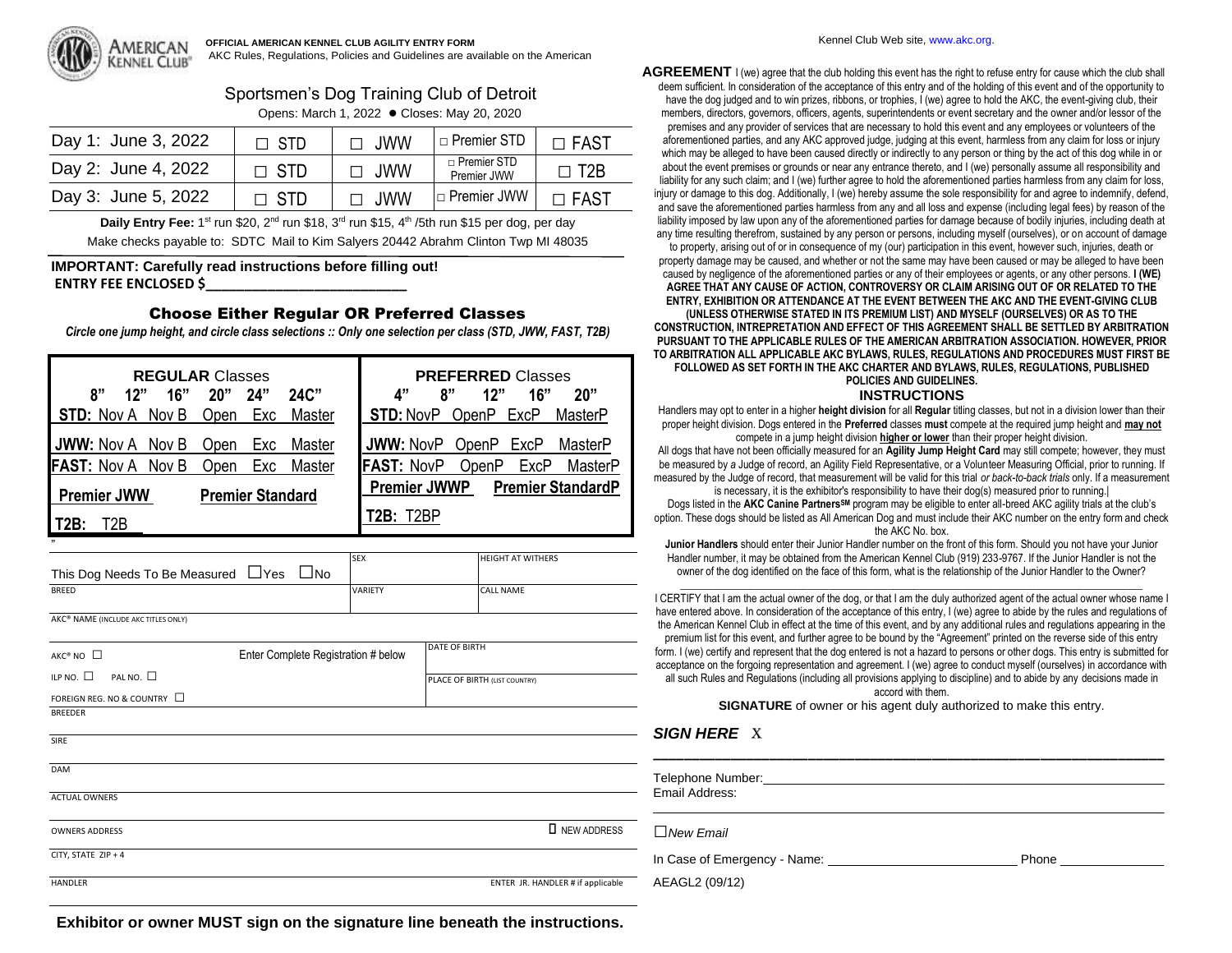

# **Sportsmen's Dog Training Club of Detroit**

Opens: March 1, 2022 **●** Closes: May 20, 2022

| Day 1: June 3, 2022 | $\Box$ STD | $\Box$ JWW | □ Premier STD                       | $\sqcap$ FAST           |
|---------------------|------------|------------|-------------------------------------|-------------------------|
| Day 2: June 4, 2022 | $\Box$ STD | $\Box$ JWW | $\Box$ Premier STD<br>□ Premier JWW | $\Box$ T <sub>2</sub> B |
| Day 3: June 5, 2022 | $\Box$ STD | $\Box$ JWW | $\Box$ Premier JWW                  | $\Box$ FAST             |

**Daily Entry Fee:** 1<sup>st</sup> run \$20, 2<sup>nd</sup> run \$18, 3<sup>rd</sup> run \$15, 4<sup>th</sup> /5<sup>th</sup> run \$15 per dog, per day Make checks payable to: SDTC Mail to Kim Salyers 20442 Abrahm Clinton Twp MI 48035

#### **IMPORTANT: Carefully read instructions before filling out! ENTRY FEE ENCLOSED \$\_\_\_\_\_\_\_\_\_\_\_\_\_\_\_\_\_\_\_\_\_\_\_\_\_\_**

# Choose Either Regular OR Preferred Classes

*Circle one jump height, and circle class selections :: Only one selection per class (STD, JWW, FAST, T2B)*

| <b>REGULAR Classes</b>       |                         | <b>PREFERRED Classes</b>                        |
|------------------------------|-------------------------|-------------------------------------------------|
| 16"<br>8"<br>12"             | 24C''<br>20"<br>24"     | 8"<br>12"<br>16"<br>4"<br>20"                   |
| <b>STD:</b> Nov A Nov B      | Open<br>Exc<br>Master   | <b>STD: NovP OpenP ExcP</b><br>MasterP          |
| <b>JWW:</b> Nov A Nov B Open | Master<br>Exc           | <b>JWW: NovP OpenP ExcP</b><br>MasterP          |
| <b>FAST:</b> Nov A Nov B     | Exc<br>Open<br>Master   | <b>FAST: NovP</b><br>ExcP<br>OpenP<br>MasterP   |
| <b>Premier JWW</b>           | <b>Premier Standard</b> | <b>Premier JWWP</b><br><b>Premier StandardP</b> |
| T2B<br>T2B:                  |                         | T2B: T2RP                                       |
|                              |                         |                                                 |

|                                                 | <b>SEX</b>     | <b>HEIGHT AT WITHERS</b> |
|-------------------------------------------------|----------------|--------------------------|
| This Dog Needs To Be Measured ∐Yes ∐No          |                |                          |
| <b>BREED</b>                                    | <b>VARIETY</b> | <b>CALL NAME</b>         |
| AKC <sup>®</sup> NAME (INCLUDE AKC TITLES ONLY) |                |                          |
|                                                 |                | <b>DATE OF BIRTH</b>     |

| $AKC^*NO$ $\square$                    | Enter Complete Registration # below | <b>DATE OF BIRTH</b>          |
|----------------------------------------|-------------------------------------|-------------------------------|
| ILP NO. $\square$<br>PAL NO. $\square$ |                                     | PLACE OF BIRTH (LIST COUNTRY) |
| FOREIGN REG. NO & COUNTRY $\Box$       |                                     |                               |
| <b>BREEDER</b>                         |                                     |                               |
|                                        |                                     |                               |
| <b>SIRE</b>                            |                                     |                               |
| DAM                                    |                                     |                               |
|                                        |                                     |                               |
| <b>ACTUAL OWNERS</b>                   |                                     |                               |

OWNERS ADDRESS  $\Box$  NEW ADDRESS

CITY, STATE ZIP + 4

HANDLER ENTER JR. HANDLER # if applicable

OFFICIAL AMERICAN KENNEL CLUB AGILITY ENTRY FORM **AKC Rules, Regulations, Policies and Guidelines are available on the American Kennel Club Web site,** www.akc.org.

**AGREEMENT** I (we) agree that the club holding this event has the right to refuse entry for cause which the club

shall deem sufficient. In consideration of the acceptance of this entry and of the holding of this event and of the opportunity to have the dog judged and to win prizes, ribbons, or trophies, I (we) agree to hold the AKC, the event-giving club, their members, directors, governors, officers, agents, superintendents or event secretary and the owner and/or lessor of the premises and any provider of services that are necessary to hold this event and any employees or volunteers of the aforementioned parties, and any AKC approved judge, judging at this event, harmless from any claim for loss or injury which may be alleged to have been caused directly or indirectly to any person or thing by the act of this dog while in or about the event premises or grounds or near any entrance thereto, and I (we) personally assume all responsibility and liability for any such claim; and I (we) further agree to hold the aforementioned parties harmless from any claim for loss,

injury or damage to this dog. Additionally, I (we) hereby assume the sole responsibility for and agree to indemnify, defend, and save the aforementioned parties harmless from any and all loss and expense (including legal fees) by reason of the liability imposed by law upon any of the aforementioned parties for damage because of bodily injuries, including death at any time resulting therefrom, sustained by any person or persons, including myself (ourselves), or on account of damage

to property, arising out of or in consequence of my (our) participation in this event, however such, injuries, death or property damage may be caused, and whether or not the same may have been caused or may be alleged to have been caused by negligence of the aforementioned parties or any of their employees or agents, or any other persons. **I (WE) AGREE THAT ANY CAUSE OF ACTION, CONTROVERSY OR CLAIM ARISING OUT OF OR RELATED TO THE ENTRY, EXHIBITION OR ATTENDANCE AT THE EVENT BETWEEN THE AKC AND THE EVENT-GIVING CLUB** 

**(UNLESS OTHERWISE STATED IN ITS PREMIUM LIST) AND MYSELF (OURSELVES) OR AS TO THE CONSTRUCTION, INTREPRETATION AND EFFECT OF THIS AGREEMENT SHALL BE SETTLED BY ARBITRATION PURSUANT TO THE APPLICABLE RULES OF THE AMERICAN ARBITRATION ASSOCIATION. HOWEVER, PRIOR TO ARBITRATION ALL APPLICABLE AKC BYLAWS, RULES, REGULATIONS AND PROCEDURES MUST FIRST BE FOLLOWED AS SET FORTH IN THE AKC CHARTER AND BYLAWS, RULES, REGULATIONS, PUBLISHED** 

**POLICIES AND GUIDELINES.** 

#### **INSTRUCTIONS**

Handlers may opt to enter in a higher **height division** for all **Regular** titling classes, but not in a division lower than their proper height division. Dogs entered in the **Preferred** classes **must** compete at the required jump height and **may not** compete in a jump height division **higher or lower** than their proper height division.

All dogs that have not been officially measured for an **Agility Jump Height Card** may still compete; however, they must be measured by *a* Judge of record, an Agility Field Representative, or a Volunteer Measuring Official, prior to running. If measured by the Judge of record, that measurement will be valid for this trial *or back-to-back trials* only. If a measurement

is necessary, it is the exhibitor's responsibility to have their dog(s) measured prior to running.| Dogs listed in the **AKC Canine PartnersSM** program may be eligible to enter all-breed AKC agility trials at the club's option. These dogs should be listed as All American Dog and must include their AKC number on the entry form and check the AKC No. box.

**Junior Handlers** should enter their Junior Handler number on the front of this form. Should you not have your Junior Handler number, it may be obtained from the American Kennel Club (919) 233-9767. If the Junior Handler is not the owner of the dog identified on the face of this form, what is the relationship of the Junior Handler to the Owner?

\_\_\_\_\_\_\_\_\_\_\_\_\_\_\_\_\_\_\_\_\_\_\_\_\_\_\_\_\_\_\_\_\_\_\_\_\_\_\_\_\_\_\_\_\_\_\_\_\_\_\_\_\_\_\_\_\_\_\_\_\_\_\_\_\_\_\_\_\_\_\_\_\_\_\_\_\_\_\_\_\_\_\_\_\_\_\_ I CERTIFY that I am the actual owner of the dog, or that I am the duly authorized agent of the actual owner whose name I have entered above. In consideration of the acceptance of this entry, I (we) agree to abide by the rules and regulations of the American Kennel Club in effect at the time of this event, and by any additional rules and regulations appearing in the premium list for this event, and further agree to be bound by the "Agreement" printed on the reverse side of this entry form. I (we) certify and represent that the dog entered is not a hazard to persons or other dogs. This entry is submitted for acceptance on the forgoing representation and agreement. I (we) agree to conduct myself (ourselves) in accordance with all such Rules and Regulations (including all provisions applying to discipline) and to abide by any decisions made in

accord with them.

**SIGNATURE** of owner or his agent duly authorized to make this entry.

**\_\_\_\_\_\_\_\_\_\_\_\_\_\_\_\_\_\_\_\_\_\_\_\_\_\_\_\_\_\_\_\_\_\_\_\_\_\_\_\_\_\_\_\_\_\_\_\_\_\_\_\_\_\_\_\_\_\_\_\_\_\_\_\_\_\_**

# *SIGN HERE* X

Telephone Number:

Email Address:

□*New Email*

In Case of Emergency - Name: example and the case of Phone

 $\overline{a}$ 

AEAGL2 (09/12)

**Exhibitor or owner MUST sign on the signature line beneath the instructions.**